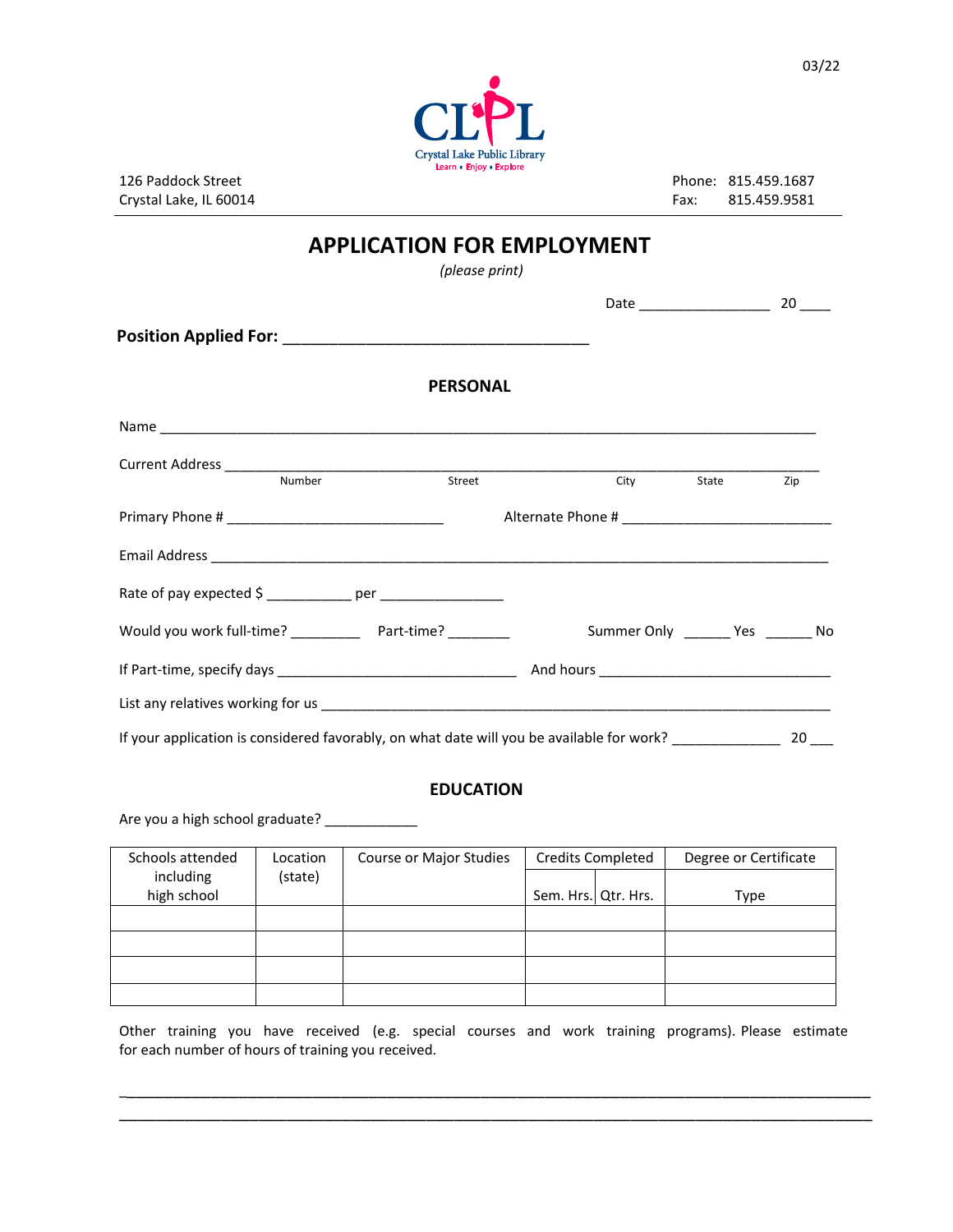## **EMPLOYMENT HISTORY**

**Experience:** Start with your present or most recent job and work back. Include paid or unpaid, full or part-time, military, summer jobs, etc.

Is it OK if we check with your present supervisor?

No

*(NOTE: We may contact any previous supervisor to verify your descriptions of past duties.) (Space for additional answers on the last page)*

| <b>Starting Date</b> | Name and address of employer:               |                                                              |
|----------------------|---------------------------------------------|--------------------------------------------------------------|
| <b>Ending Date</b>   | Hours per Week                              | Name, title, phone number and email of immediate supervisor: |
| Reason for leaving:  |                                             |                                                              |
|                      | Description of duties and responsibilities: |                                                              |
|                      |                                             |                                                              |
|                      |                                             |                                                              |

| <b>Starting Date</b> | Name and address of employer:               |                                                              |
|----------------------|---------------------------------------------|--------------------------------------------------------------|
| <b>Ending Date</b>   | Hours per Week                              | Name, title, phone number and email of immediate supervisor: |
| Reason for leaving:  |                                             |                                                              |
|                      | Description of duties and responsibilities: |                                                              |
|                      |                                             |                                                              |
|                      |                                             |                                                              |

| <b>Starting Date</b> | Name and address of employer:               |                                                              |
|----------------------|---------------------------------------------|--------------------------------------------------------------|
| <b>Ending Date</b>   | Hours per Week                              | Name, title, phone number and email of immediate supervisor: |
| Reason for leaving:  |                                             |                                                              |
|                      | Description of duties and responsibilities: |                                                              |
|                      |                                             |                                                              |
|                      |                                             |                                                              |

## **SPECIAL QUALIFICATIONS**

\_\_\_\_\_\_\_\_\_\_\_\_\_\_\_\_\_\_\_\_\_\_\_\_\_\_\_\_\_\_\_\_\_\_\_\_\_\_\_\_\_\_\_\_\_\_\_\_\_\_\_\_\_\_\_\_\_\_\_\_\_\_\_\_\_\_\_\_\_\_\_\_\_\_\_ \_\_\_\_\_\_\_\_\_\_\_\_\_\_\_\_\_\_\_\_\_\_\_\_\_\_\_\_\_\_\_\_\_\_\_\_\_\_\_\_\_\_\_\_\_\_\_\_\_\_\_\_\_\_\_\_\_\_\_\_\_\_\_\_\_\_\_\_\_\_\_\_\_\_\_ \_\_\_\_\_\_\_\_\_\_\_\_\_\_\_\_\_\_\_\_\_\_\_\_\_\_\_\_\_\_\_\_\_\_\_\_\_\_\_\_\_\_\_\_\_\_\_\_\_\_\_\_\_\_\_\_\_\_\_\_\_\_\_\_\_\_\_\_\_\_\_\_\_\_\_\_\_

Describe special qualifications or skills related to the position for which you are applying.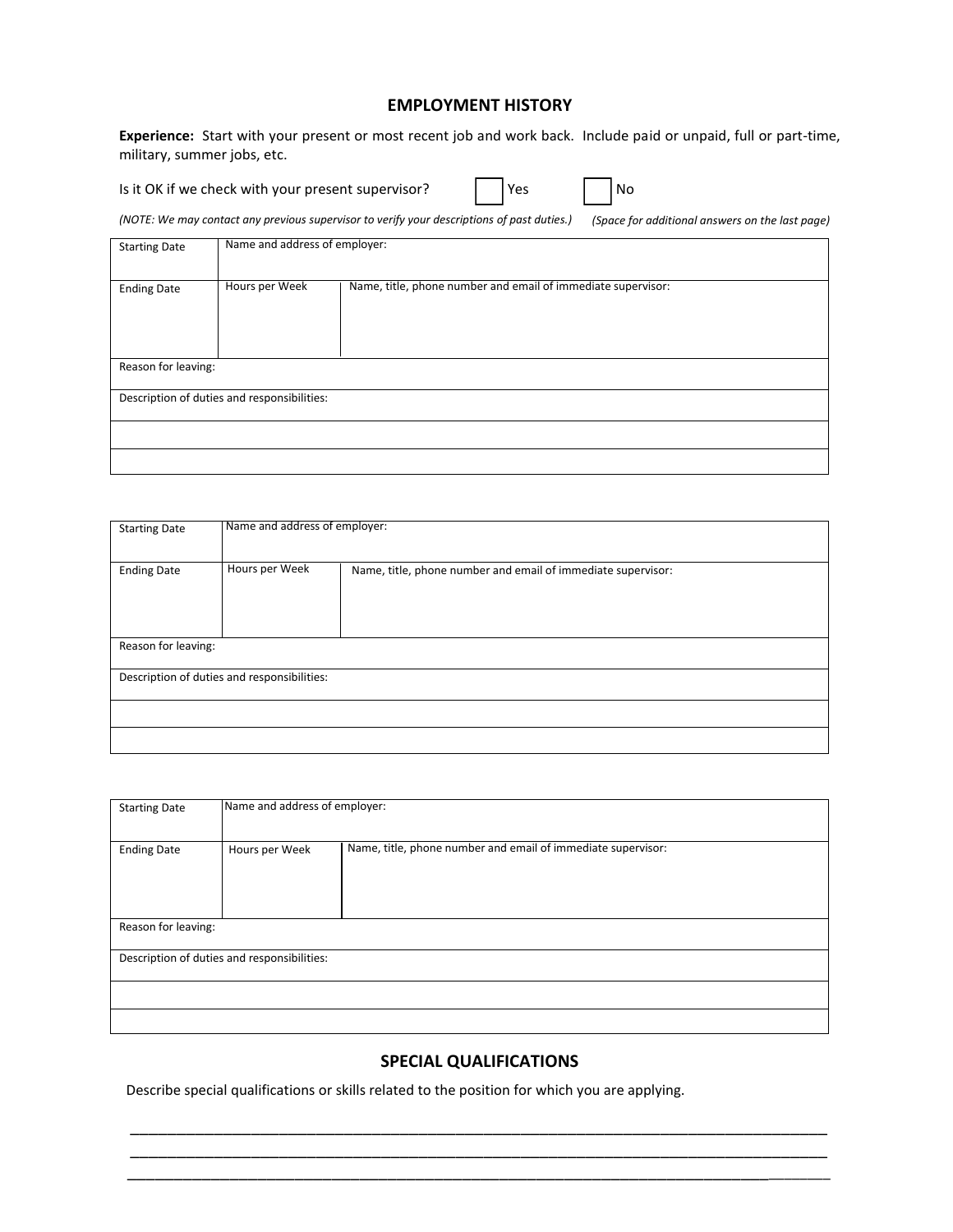|                                                                                                                                                                                                                      | Are you 18 years of age or older? _______________                                                               |
|----------------------------------------------------------------------------------------------------------------------------------------------------------------------------------------------------------------------|-----------------------------------------------------------------------------------------------------------------|
| Are you available to work evenings? _______________                                                                                                                                                                  | Are you available to work weekends? ____________                                                                |
| requirements? _____________ If yes, give details:                                                                                                                                                                    | Do you have any activities or responsibilities that might prevent you from meeting work schedules or attendance |
| How did you learn of the job opportunity for which you are applying?                                                                                                                                                 |                                                                                                                 |
| List the names and phone numbers of three persons (not relatives) who would have knowledge of<br>your qualifications for the position(s) for which you are applying, such as supervisors, co-workers, teachers, etc. | <b>REFERENCES</b>                                                                                               |
| Name                                                                                                                                                                                                                 | Relationship (supervisor, etc)                                                                                  |
| Email address                                                                                                                                                                                                        | Phone #                                                                                                         |
| Name                                                                                                                                                                                                                 | Relationship (supervisor, etc)                                                                                  |
| <b>Email address</b>                                                                                                                                                                                                 | Phone #                                                                                                         |
| Name                                                                                                                                                                                                                 | Relationship (supervisor, etc)                                                                                  |

Email address Phone #

The facts set forth in my application for employment are true and complete. I understand that if employed, false statements on this application shall be considered sufficient cause for dismissal. You are hereby authorized to make any investigation of my personal history.

 $\overline{\phantom{a}}$  , and the contribution of the contribution of the contribution of the contribution of the contribution of the contribution of the contribution of the contribution of the contribution of the contribution of the

In making this application for employment I also understand that an investigative report may be made whereby information is obtained through personal interviews with my neighbors, friends, or others with whom I am acquainted. This inquiry, if made, may include information as to my character and general reputation.

Signature of Applicant

\_\_\_\_\_\_\_\_\_\_\_\_\_\_\_\_\_\_\_\_\_\_\_\_\_\_\_\_\_\_\_\_\_\_\_\_\_\_\_\_\_\_\_\_

**The Crystal Lake Public Library is an Equal Opportunity Employer. All employees are employed at will.** 

**NOTE: Applicants selected for an interview will normally be contacted within one month after the application deadline. Applicants not selected for an interview will not be notified.**